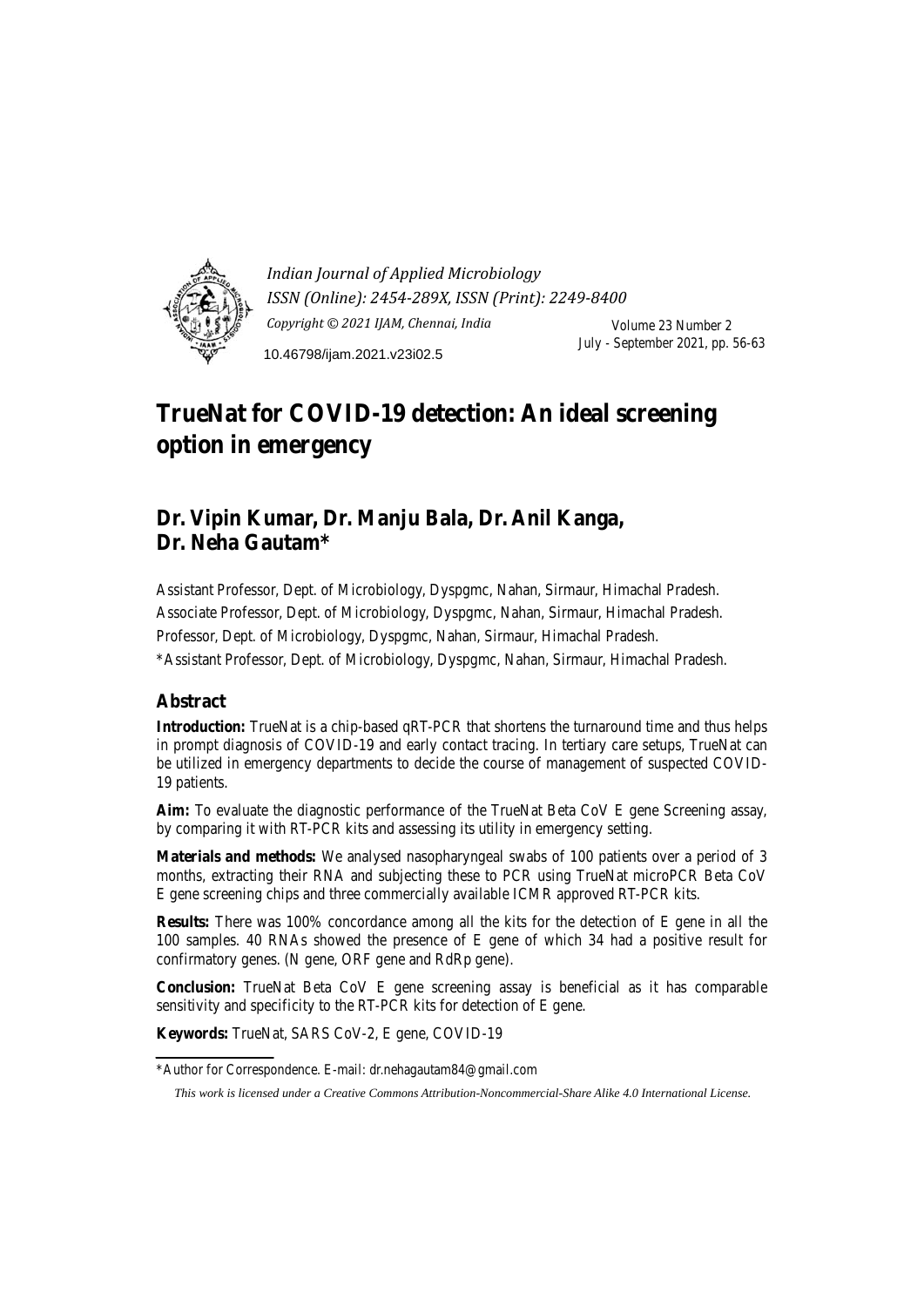*TrueNat for COVID-19 detection: An ideal screening option in emergency* 57

## **Introduction**

The effective management of COVID-19 pandemic requires rapid and accurate diagnosis for timely management and preventing transmission. Currently, quantitative real-time PCR (qRT-PCR) is the gold standard method to detect COVID-19. [1] However, it requires specialized and expensive instrumentation and expertise. Therefore such testing can only be performed in dedicated facilities, which were few in our country when the pandemic hit us. [2] Furthermore, the turnaround time for qRT-PCR is slow. The process itself typically requires at least four to six hours generating the results. This does not include the time taken to transfer samples from collection points to the testing facilities, which sometimes could be more than six hours in a hilly state like ours. The COVID-19 report thus could be delayed and aids neither in patient management nor in rapid contact tracing to prevent further transmission. Hence a rapid point-ofcare (PoC) test that can identify infected individuals more quickly and accurately is desirable. TrueNAT PoC assays were designed by Molbio diagnostics for the diagnosis of COVID-19, which shorten the turnaround time and provide an added benefit of being used in field setting for diagnosis of COVID-19. [3] These platforms are portable chip-based RT-PCR, which take around 60 minutes for processing of clinical specimens from RNA extraction to amplification. TrueNat is a portable, battery-operated and fully automated system. consisting of Real Time® Truelab® micro PCR Analyzers and True prep AUTO/AUTO v2 Universal Cartridge based Sample Prep Device and room temperature stable micro PCR chips and ®Truenat AUTO Sample Prep kits. (Figure 1)[4]Availability of ready-made master mix preparation and an effective lysis buffer

| $S$ No           | <b>Manufacturer</b>                                           | Name of kit                     | Assay type  | <b>Storage</b>      | Target gene                                                                      |
|------------------|---------------------------------------------------------------|---------------------------------|-------------|---------------------|----------------------------------------------------------------------------------|
| 1.               | Molbio diagnostics                                            | TrueNat Beta CoV E              | Chip-based  | Room<br>Temperature | E gene                                                                           |
| 2.               | 3B BlackBio<br>Biotech India<br>Limited                       | <b>TRUPCR® SARS-</b><br>$CoV-2$ | Single tube | $-20^{\circ}$ C     | E gene<br>(screening)<br>N gene<br>(confirmatory)                                |
| 3.               | BioMerieux India<br>private limited                           | SARS-COV-2 R-<br><b>GENE</b>    | Two tube    | $-20^{\circ}$ C     | E gene<br>(screening)<br>N gene<br>(confirmatory)                                |
| $\overline{4}$ . | <b>ICMR</b> -NIV Pune<br>(Invitrogen enzyme)<br>$&2x-MM$ mix) |                                 | Two tube    | $-20^{\circ}$ C     | E gene<br>(screening)<br>Orf gene and<br>RdR <sub>p</sub> gene<br>(confirmatory) |

**Table 1. Overview of kits for RTPCR based detection of SARS CoV2 included in study**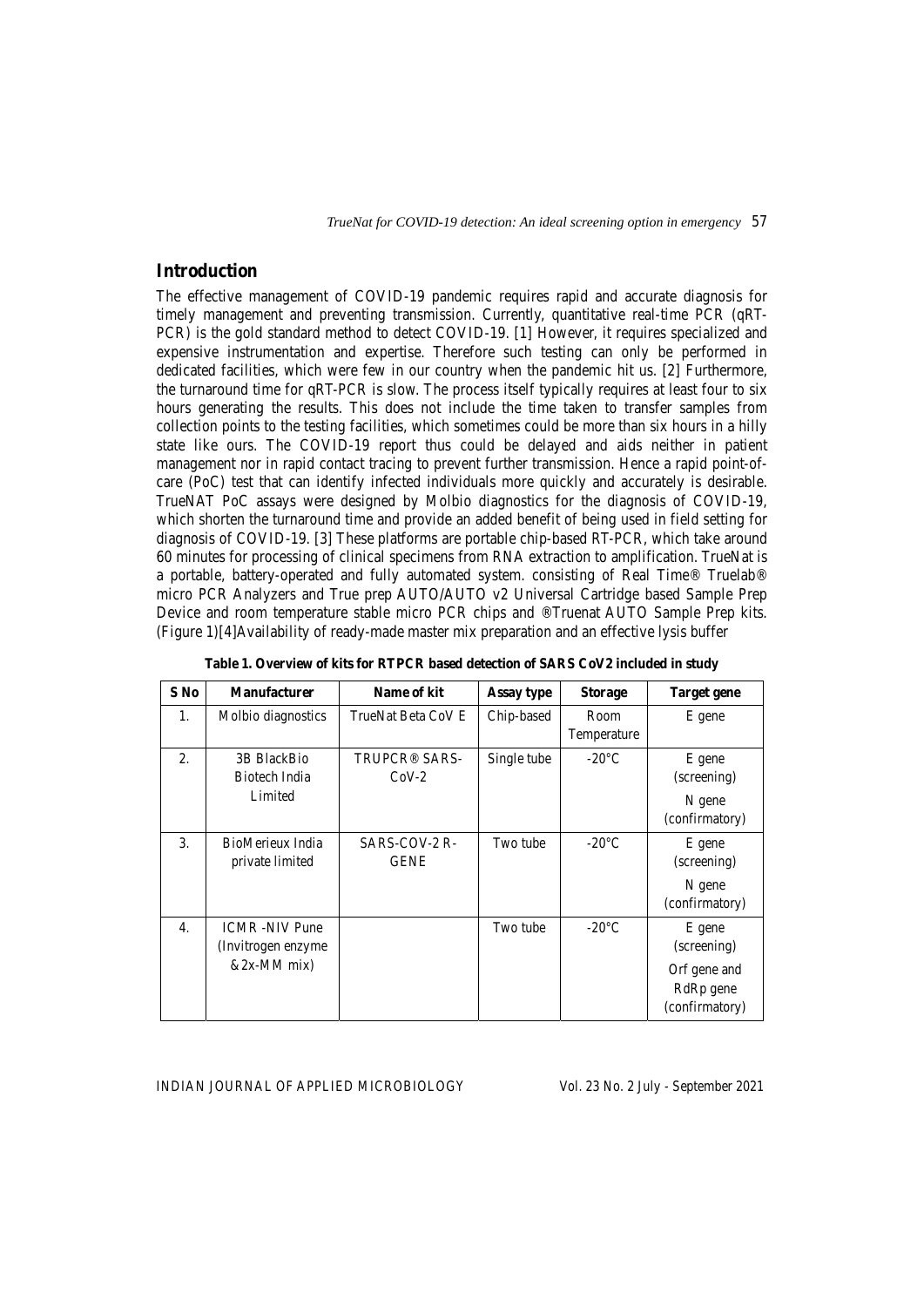58VIPIN KUMAR *e t al*

eliminate the requirement of biosafety cabinet to perform the tests. [5] The TrueNat workstation and chips are stable at room temperature thereby making them an ideal option in small laboratories with minimal infrastructure. [6] This workstation has three types of assays namely, TrueNat Beta CoV E gene Screening assay, TrueNat SARS CoV2 RdRp gene confirmatory assay and TrueNat Covid-19 Multiplex assay [7]. We conducted this study to evaluate the diagnostic performance of TrueNat Beta CoV E gene Screening assay, by comparing it with RT-PCR kits approved for diagnosis of COVID-19 and to determine whether a sample having a negative screening assay could have a positive confirmatory PCR thereby assessing the utility of TrueNat in emergency settings.

### **Materials and methods**

The present study was undertaken during the months of October 2020 to March 2021 at Dr Yashwant Singh Parmar Government Medical College, Sirmaur, and Himachal Pradesh. We analysed nasopharygeal swabs of 100 patients by extracting their RNA by True Prep AUTO universal cartridge-based Sample Prep device according to manufacturer's instructions. Then these RNA were subjected to PCR using TrueNat microPCR Beta CoV E gene screening assay. All these RNAs were subjected to RT-PCR using three kits namely SARS-COV-2 R-GENE, TRUPCR® SARS-CoV-2 and TaqManr RT-PCR using ICMR-NIV two tube assay protocol. (Table 1) All these kits are approved by ICMR for molecular diagnosis of COVID-19. In clinical performance studies, SARS-COV-2 R-GENE showed 100% positive agreement and 100% negative agreement, whereas TRUPCR® SARS-CoV-2 had 96.77% and 96.67% positive percent agreement and negative percent agreement respectively based on the information provided in the respective kit inserts. The RT-PCR assays were performed on the CFX96 Touch Real-Time PCR Detection System (Bio-Rad Laboratories, Inc.) according to manufacturer's instructions.

### **Results**

100 RNAs extracted by TruePrep AUTO universal cartridge-based Sample Prep device were analysed. 40 of them showed the presence of E gene by TrueNat and in 60, E gene was not detected. All these RNA were subjected to RT-PCR using SARS-COV-2 R-GENE, TRUPCR® SARS-CoV-2 and TaqMan RT-PCR using ICMR-NIV two tube assay protocol. The results of the detection of E gene by all 4 platforms are depicted in Table 2. There was 100% concordance among all the kits for the detection of E gene in all the 100 samples.

**Table 2. Detection of E gene of SARS CoV2 by all diagnostic RT PCR kits as a screening assay** 

|                      | <b>TrueNat E Gene</b> |                   |
|----------------------|-----------------------|-------------------|
|                      | DETECTED (40)         | NOT DETECTED (60) |
| <b>ARGENE E Gene</b> | 40.                   | 60                |

We also performed the confirmatory PCR using ICMR-NIV Pune confirmatory protocol and SARS-COV-2 R-GENE kits (TRUPCR® SARS-CoV-2 assay performed in first stage only, being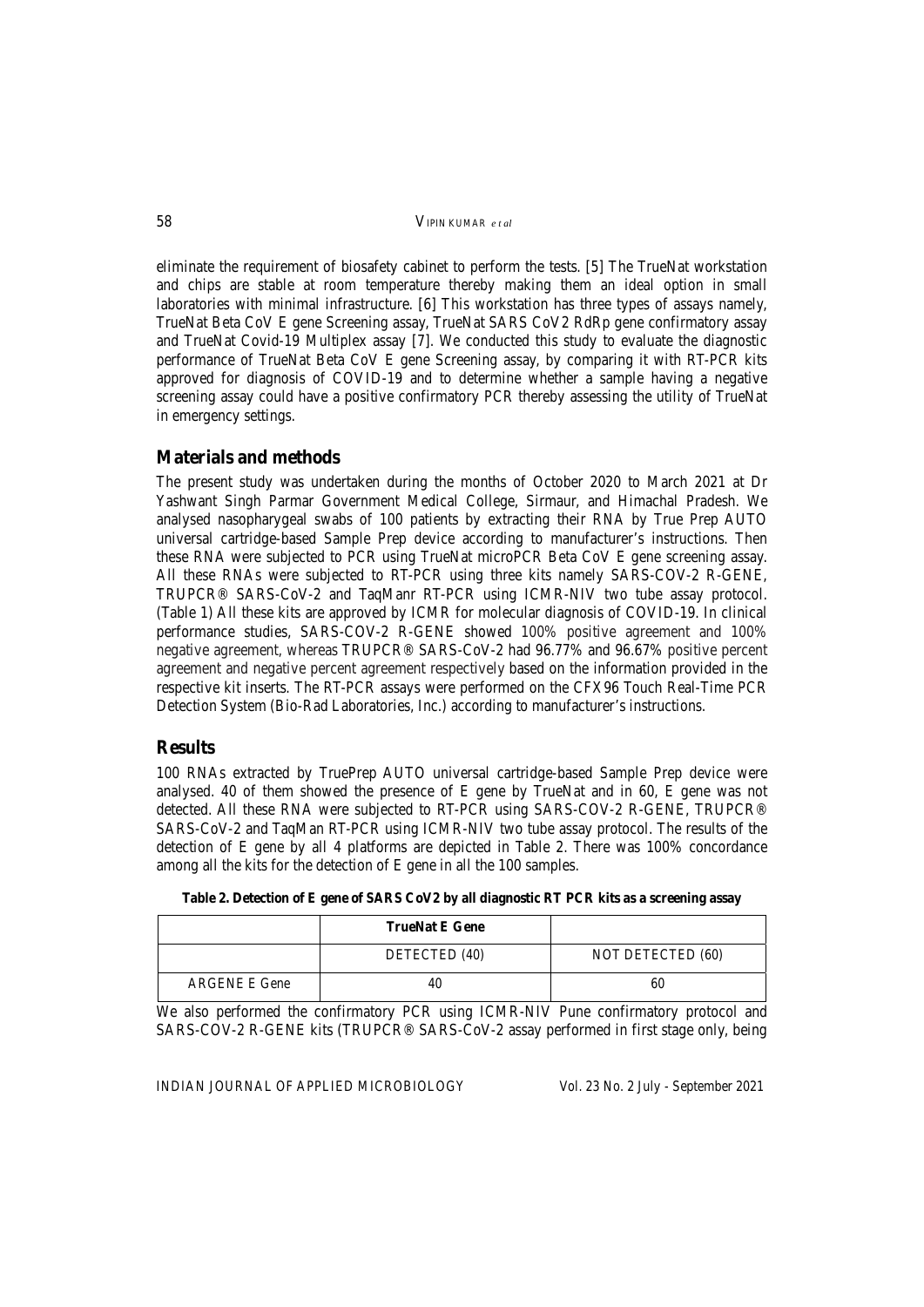a single tube screening and confirmatory assay) on these RNAs. The cycle threshold (Ct) values of 40 RNAs, showing the presence of E gene is shown in Table 3. None of the RNAs, which were negative for E gene, showed the presence of confirmatory genes.

| S.No           | <b>TrueNAT</b> |        | <b>TRUPCR</b> | Argene |          | <b>ICMR-NIV</b> two tube assay |          |          |
|----------------|----------------|--------|---------------|--------|----------|--------------------------------|----------|----------|
|                | E gene         | E gene | N gene        | E gene | N gene   | E gene                         | Orf      | RdRp     |
| $\mathbf{1}$   | 26             | 25     | 25            | 24     | 25       | 25                             | 27       | 29       |
| $\overline{c}$ | 25             | 25     | 24            | 25     | 25       | 25                             | 26       | 28       |
| 3              | 22             | 23     | 22            | 21     | 21       | 22                             | 23       | 25       |
| $\overline{4}$ | 18             | 19     | 19            | 18     | $18\,$   | 18                             | 19       | $22\,$   |
| 5              | $18\,$         | 18     | $18\,$        | $18\,$ | 16       | 17                             | 18       | $20\,$   |
| 6              | 29             | 28     | 28            | 27     | 29       | 28                             | 32       | $\rm Nd$ |
| $\tau$         | 20             | 20     | 21            | 21     | 21       | 21                             | 21       | 23       |
| 8              | 23             | 23     | 21            | $22\,$ | 22       | 22                             | 24       | 26       |
| 9              | 30             | 30     | $\rm Nd$      | 31     | $\rm Nd$ | 31                             | $\rm Nd$ | $\rm Nd$ |
| 10             | 16             | 16     | 17            | 17     | 17       | 17                             | 18       | $20\,$   |
| 11             | 29             | 28     | 29            | $28\,$ | $28\,$   | 29                             | 31       | 33       |
| 12             | 29             | 28     | 27            | 28     | 28       | 29                             | 31       | $\rm Nd$ |
| 13             | 20             | 19     | 19            | 19     | 20       | 20                             | 21       | 23       |
| 14             | 18             | 18     | 20            | $18\,$ | 19       | 18                             | 20       | $21\,$   |
| 15             | 28             | $28\,$ | 29            | 28     | 28       | 28                             | 29       | 31       |
| 16             | 26             | $26\,$ | 25            | $26\,$ | 26       | 26                             | 27       | 29       |
| 17             | 19             | 18     | 20            | 20     | 19       | 19                             | 20       | 22       |
| 18             | 18             | 18     | 18            | 20     | 20       | 19                             | 20       | 22       |
| 19             | 20             | 19     | 19            | 20     | 21       | 20                             | 22       | 24       |
| 20             | 22             | 23     | 22            | $21\,$ | $22\,$   | 22                             | 23       | 25       |
| 21             | 21             | 22     | 21            | 21     | 19       | 21                             | 22       | 24       |
| 22             | 18             | 18     | $18\,$        | 17     | 21       | 19                             | 20       | $22\,$   |
| 23             | 29             | 28     | 28            | 28     | 30       | 28                             | 30       | 31       |
| 24             | 30             | 30     | $\rm Nd$      | 31     | $\rm Nd$ | 31                             | $\rm Nd$ | $\rm Nd$ |
| 25             | 32             | 31     | Nd            | 31     | Nd       | 31                             | Nd       | $\rm Nd$ |
| 26             | 22             | 22     | 21            | $22\,$ | 20       | 21                             | $22\,$   | $25\,$   |

| Table 3: Ct values by RT PCR using 3 commercially available kits of |
|---------------------------------------------------------------------|
| 40 RNAs having positive E gene on TrueNat                           |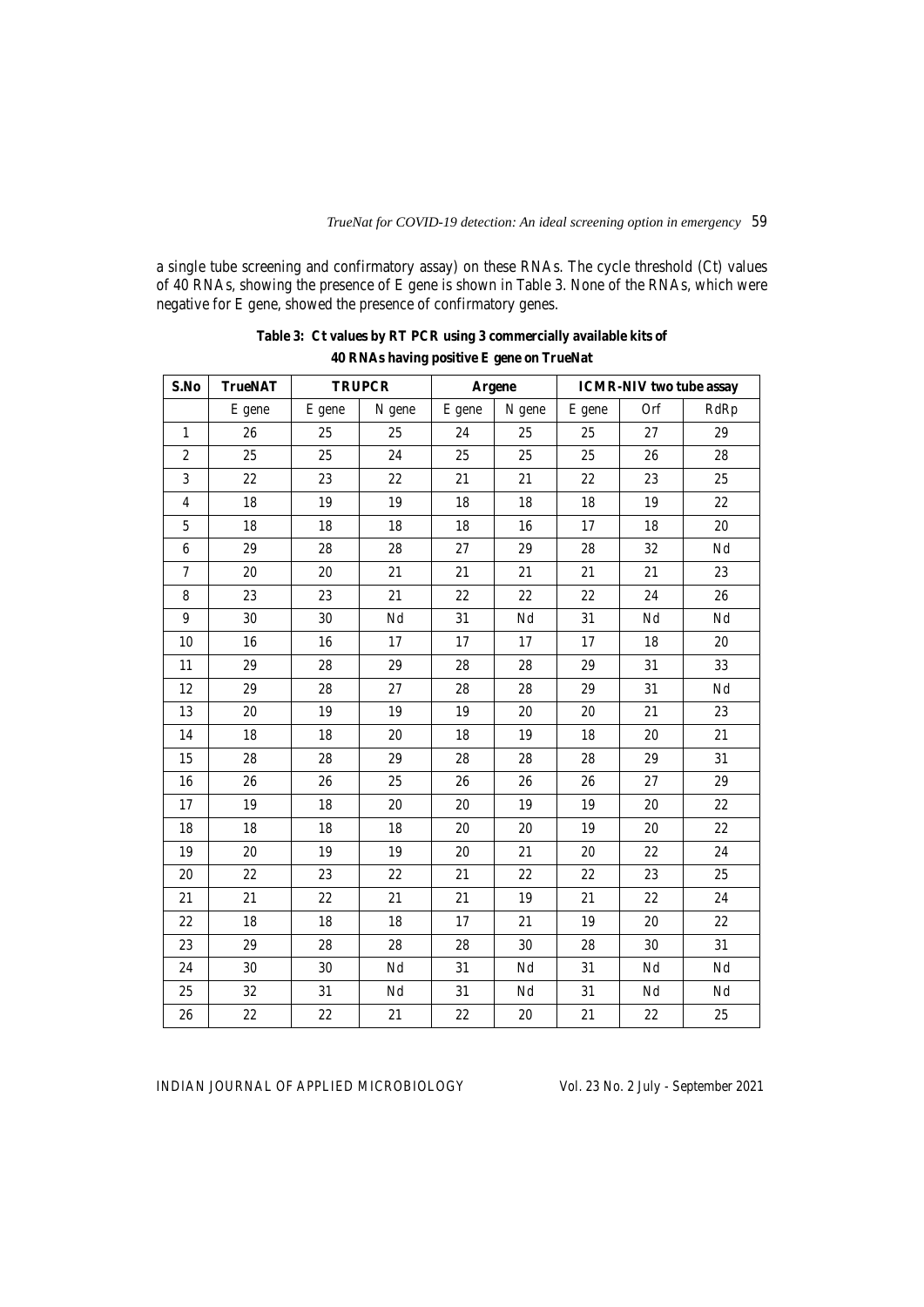60VIPIN KUMAR *e t al*

| S.No | <b>TrueNAT</b> | <b>TRUPCR</b> |    | Argene |    | <b>ICMR-NIV</b> two tube assay |    |    |
|------|----------------|---------------|----|--------|----|--------------------------------|----|----|
| 27   | 25             | 25            | 24 | 23     | 23 | 24                             | 26 | 29 |
| 28   | 26             | 25            | 26 | 25     | 25 | 25                             | 27 | 29 |
| 29   | 27             | 26            | 28 | 28     | 26 | 26                             | 28 | 30 |
| 30   | 22             | 21            | 22 | 22     | 23 | 22                             | 23 | 25 |
| 31   | 27             | 27            | 28 | 28     | 26 | 27                             | 30 | 31 |
| 32   | 28             | 27            | 29 | 28     | 29 | 29                             | 31 | Nd |
| 33   | 22             | 21            | 23 | 22     | 23 | 22                             | 24 | 26 |
| 34   | 21             | 21            | 23 | 22     | 22 | 21                             | 23 | 25 |
| 35   | 30             | 30            | Nd | 32     | Nd | 31                             | Nd | Nd |
| 36   | 16             | 15            | 17 | 18     | 17 | 17                             | 18 | 20 |
| 37   | 31             | 31            | Nd | 30     | Nd | 30                             | Nd | Nd |
| 38   | 18             | 19            | 19 | 18     | 18 | 19                             | 20 | 23 |
| 39   | 31             | 32            | 31 | 30     | 31 | 30                             | 32 | Nd |
| 40   | 32             | 32            | Nd | 31     | Nd | 31                             | Nd | Nd |

Nd - not detected

There were 6 RNA, which did not have positive confirmatory gene on any of the three confirmatory PCRs performed. Additionally, 4 RNAs did not have a detectable RdRp gene when tested using ICMR NIV confirmatory assay. Therefore, 34 of 40 RNAs were confirmed to be positive for SARS-CoV-2. (Table 4) Six patients wherein only screening assay was positive, were advised repeat sampling after 96 hours of the first sample. Only four of these patients gave repeat samples. Two of these patients turned out to be positive and two became negative for E gene as well.

| <b>PCR</b> kit                   | E gene | N gene | Orf | RdRp |
|----------------------------------|--------|--------|-----|------|
| TRUPCR <sup>®</sup> SARS-CoV-2   | 40     | 34     | NT  | NT   |
| SARS-COV-2 R-GENE                | 40     | 34     | NT  | NT   |
| ICMR - NIV Pune (two tube assay) | 40     | NT     | 34  | 30   |

**Table 4: Confirmatory RT PCR results for E gene positive RNAs** 

#### **Discussion**

TrueNat is a state-of-art technology that has proved to be beneficial for testing in far- flung areas as well as emergency departments of health-care facilities. Considering a high transmissibility of SARS-CoV-2 even from asymptomatic carriers [8], rapid and accurate diagnosis has significance in judicious treatment and breaking the chain of transmission. Early diagnosis of COVID-19 by using a PoC test guides immediate isolation of positive patient and effectual contact tracing. [9]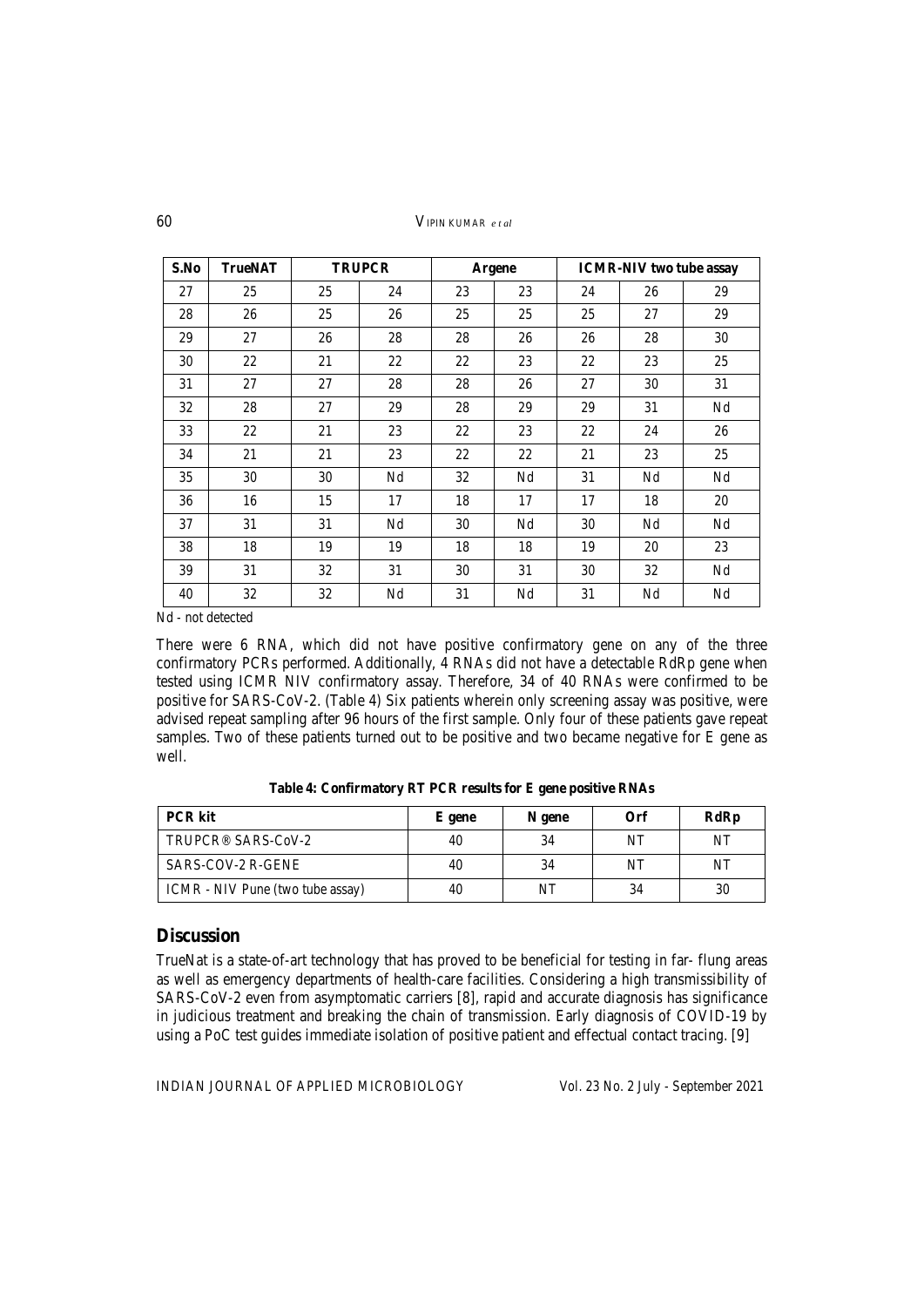The results of E gene screening by all kits showed 100% concordance. This implies that the use of TrueNat for screening of COVID-19 is as good as performing any conventional RT-PCR using ICMR approved kits. All RNAs that were negative in TrueNat screening did not show any positive results in either screening or confirmatory assays performed using RT-PCR kits. Though there have been concerns that some RNAs, which are negative for E gene, could have the presence of confirmatory genes in certain studies, but we did not find such discordance in our study. [10] TrueNat screening negative patients can be given timely reports and further the cost of confirmatory PCR can be curtailed. RT- PCR can be used to confirm only samples showing a positive E gene. There were four RNAs, which did not have a detectable RdRp gene whereas they were positive for ORF gene. Such patients have a chance of being missed if tested with a kit that has only RdRp as a confirmatory target. Similar findings have been reported earlier also by Chan *et al.* [11] Though WHO recommended that E gene can be used as screening assay followed by a confirmatory assay using RdRP gene for the detection of COVID-19 cases [12] but using a single gene for conformation can miss a significant number of cases which can further fuel the epidemic. Therefore, it is advisable to use at least two confirmatory targets to confirm any RNA having a positive E gene, especially keeping in view a possible genetic drift in SARSCoV2. An ideal design would include at least one conserved region and one specific region to avoid missing any variants resulting due to mutations. [13]. As for the other targets, namely N gene and ORF gene, there was similarity between the positive RNAs wherein all RNAs, which were positive for N gene, were positive for ORF gene also. The presence of E gene in the absence of confirmatory genes indicates that Sarbecovirus RNA is detected but SARS-CoV-2 specific RNA targets are not detected. Such patients should be sampled again to confirm the presence of SARS-CoV-2. For samples with the same result on a repeated test, additional confirmatory testing should be conducted using an alternative method. A study by Ghoshal et al on 1807 samples, TrueNat had demonstrated a sensitivity, specificity and diagnostic accuracy of 69.5%, 90.9% and 89.2% respectively which is quite less than our observation.[14] Another study by Swarn et al on 277 samples, TrueNat demonstrated a positive percent agreement of 95.65%, negative percent agreement of 99.8% with overall percent agreement of 99.64%, which is comparable to our results. [15] Both these studies compared the confirmatory SARS CoV-2 chips of TrueNat with the RT PCR kits whereas we only evaluated the TrueNat as a screening assay to rule out the SARS CoV 2 infection in patients with respiratory illness.

The use of TrueNat in hospital settings in mainly in emergency departments to decide the course of management of suspected COVID-19 patients. In our hospital, we mainly employ TrueNat firstly, for pregnant females who are in labour. In case, these patients are to be operated, a timely report guides the gynaecologists and team to plan for usage of personal protective equipment (PPE) to be used during operation. This avoids wasteful consumption of PPE in times when there is already scarcity of PPE and decreases the redundant biomedical waste generation. At the advent of the COVID-19 pandemic, shortage of PPE was reported worldwide due to rise in demand, panic buying and irrational use. Similar crisis was faced during Ebola outbreak of 2014-2016 in West Africa, which resulted in higher number of health care professionals being infected. [16] Therefore appropriate and rational use of PPE was advised by WHO by giving recommendations for optimizing the availability of PPE. [17]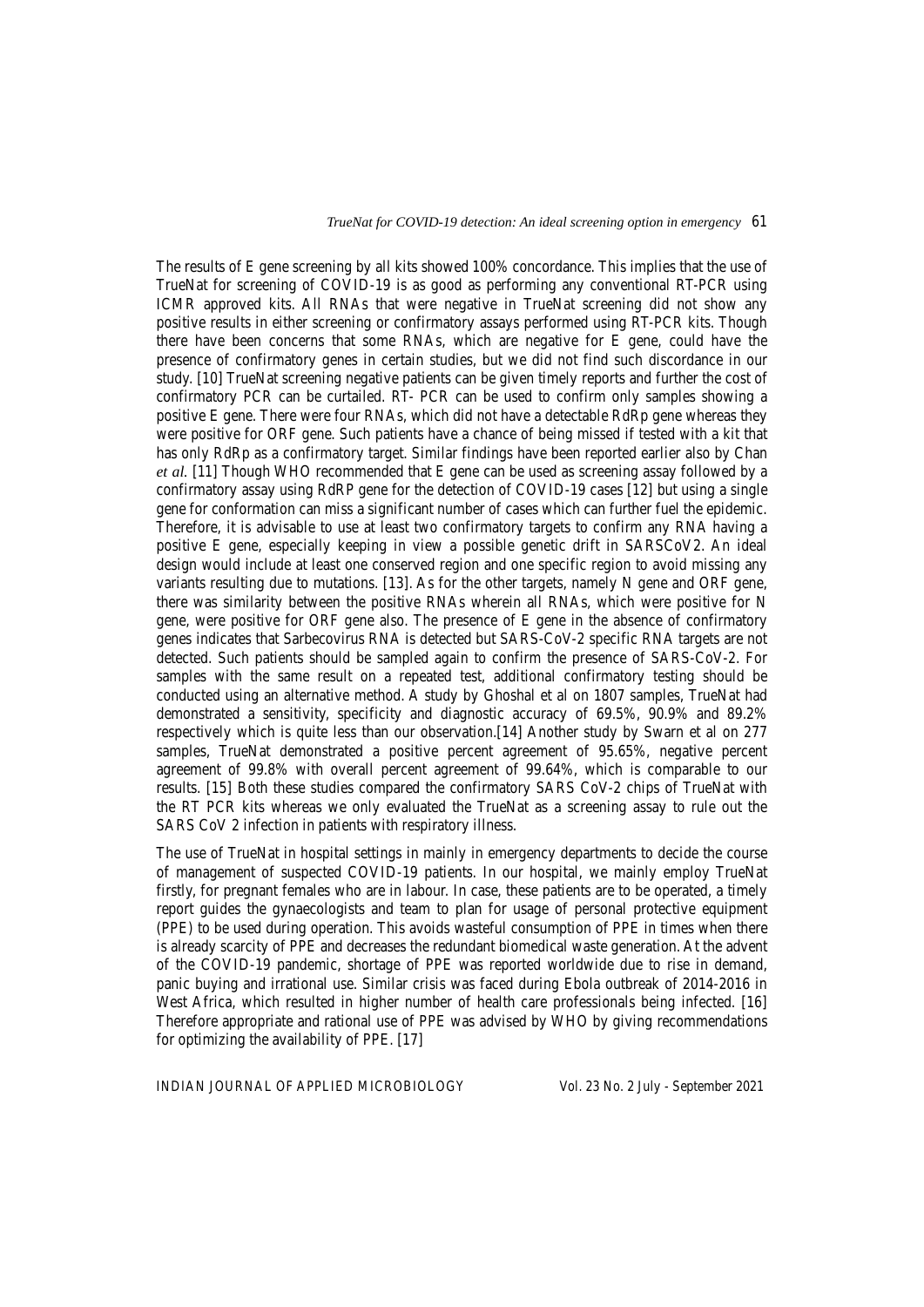Secondly, we use TrueNat for samples of patients who are either brought dead or die in the emergency wards. Such bodies are to be handed over to the relatives only after confirming their COVID-19 status so that appropriate precautions can be taken during cremation of the body or during autopsy if indicated. A swift report prevents unnecessary delay and stress to already bereaved family members. Though we were not a Dedicated Covid Hospital (DCH) still all suspected patients had to be managed especially pregnant females as every time a referral to DCH was not possible. Third group of patients were those screened preoperatively or prior to admission to hospital. The implications of delayed reports are significant for such patients, including delay of urgent surgery and transfer to COVID-19 designated units and sometimes administration of inappropriate treatment.

Lastly, are the patients requiring COVID-19 reports for joining new jobs as a part of routine medical testing. Here also, giving these patients a screening negative report should suffice the purpose and avoid the performance of confirmatory PCR. As evident by our findings, none of the patients having a negative screening test, turned out to have a positive confirmatory PCR. Thus already limited resources could be saved. One disadvantage of TrueNat is its high cost but reduced transmission from faster diagnosis, and isolation could improve the cost-effectiveness of PoC testing at a broader scale.

The limitation of our study was the less number of samples tested, but we performed the detection of E gene with three commercially available RT PCR kits to support the use of TrueNat as emergency screening assay. In conclusion, use of TrueNat is advantageous in terms of its ease of use, prompt results and comparable sensitivity and specificity to the RT-PCR kits. This PoC test could be used in distant sites aiding early detection on one hand and reducing the load of testing samples from suspected COVID-19 patients on main hospitals on the other hand. It is truly advantageous in emergency settings saving precious time and aiding rapid management of suspected patients. Using TrueNat could decentralize the rapid molecular diagnosis of COVID-19 and thus it is conducive to daily epidemic control.

#### **Conflicts of interest:** none

#### **References**

- 1. Corona virus disease (COVID-19) pandemic: WHO. https://www.who.int/emergencies/diseases/ novel-coronavirus-2019
- 2. World Health Organization (WHO). https://www.who.int/india/news/feature- stories/detail/howindia-scaled-up-its-laboratory-testing-capacity-for-covid19
- 3. Basawarajappa S.G., Rangaiah A., Padukone S., Yadav P.D., Gupta N., Shankar S.M. 2021, "Performance evaluation of Truenat™ Beta CoV & Truenat™ SARS-CoV-2 point-of-care assays for corona virus disease 2019." Indian Journal of Medical Research: Jan & Feb; 153(1 & 2):144- 150. doi: 10.4103/ijmr.IJMR\_2363\_20.
- 4. Shantala G.B., Ambica R., Sathyanarayan M.S., Padukone S. "Performance evaluation of Truenat™ Covid-19 test on Truelab™ workstation." http://www.molbiodiagnostics.com/uploads/ product\_evaluation/23\_productevaluation\_2320200909.124833.pdf.